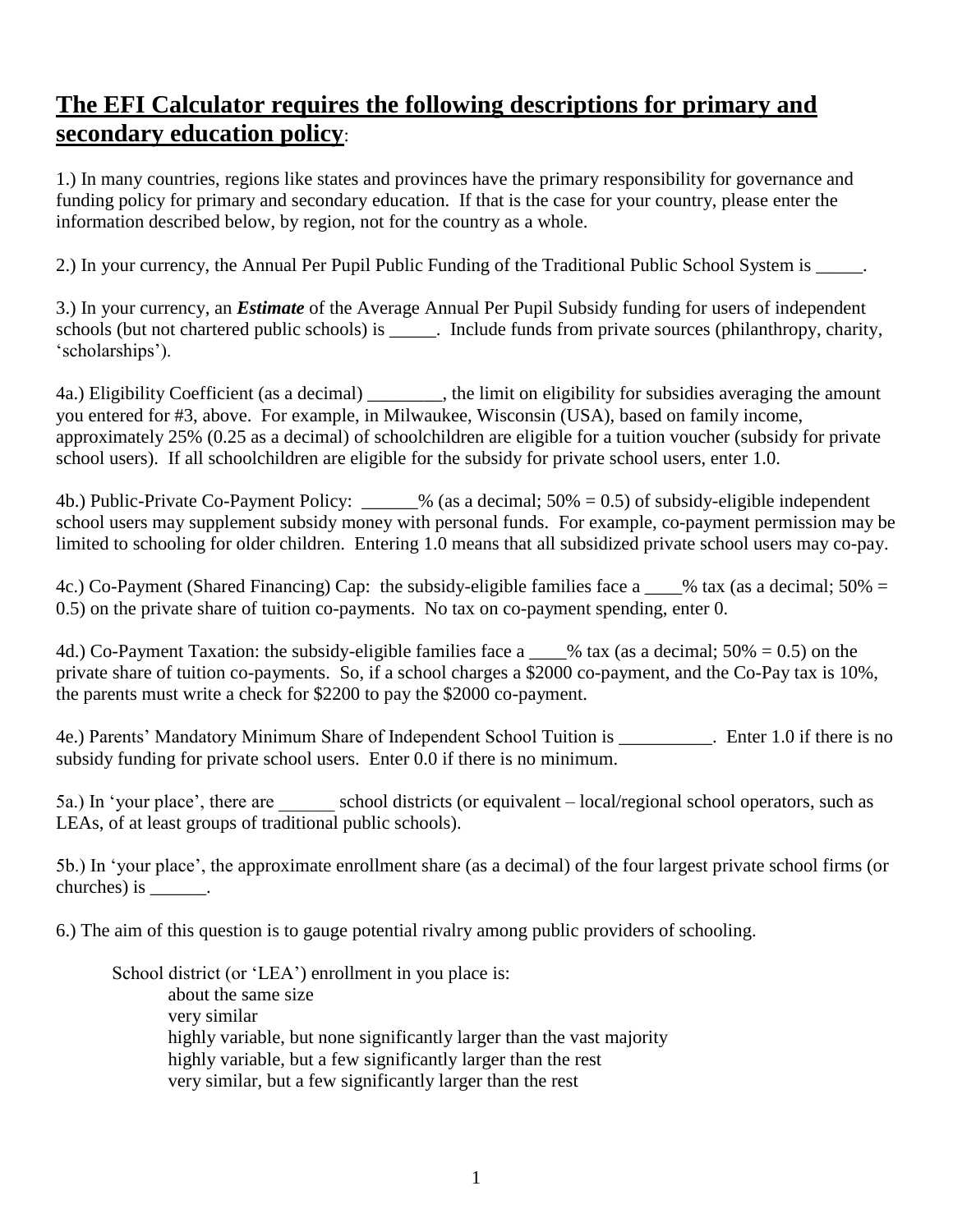## *Ponder, perhaps research the basis for these subjective judgments*:

7.) Rate the formal barriers to private school start-up. Do not consider subsidy discrimination. Do consider issues such as permit/registration requirements, costly facility rules, ownership restrictions (profit?, churches?), advance proof of demand, assurance bond?, location restrictions, must have permission of local public school authorities?

 Prohibitive **Onerous**  Moderate None

8.) Rate the formal barriers to start-up and competitiveness of independent or chartered public schools (CPS). If 'your place' does not allow CPS, click 'prohibitive'. Consider issues such as personnel decision and instruction content autonomy, permit/registration requirements, costly facility rules, ownership restrictions (profit?, churches?), advance proof of demand, assurance bond?, location restrictions, must have permission of local public school authorities?, start-up/planning funding?, operating funding disparity between CPS and traditional public schools, potential for selective admissions, extensiveness of waitlists??

> Prohibitive **Onerous**  Moderate None

9.) Degree of Traditional Public School Choice:

Only by Choice of Residence

Just Between Schools in Different Districts, Needing Permission of Sending and Receiving District and District-Levied Tax Funds do not Follow

- Between Schools in Same or Different Districts, Needing Permission of Sending and Receiving Schools and District-Levied Tax Funds do not Follow
- Just Between Schools in Different Districts, Needing Permission of Just the Receiving District; District-Levied Tax Funds do not Follow

Just Between Schools in Different Districts, Needing Permission of Just the Receiving District; Full Per-Pupil Funding Follows

Just Open Enrollment within Districts, All Funds Follow

Open Enrollment Among all Traditional Public Schools, All Funds Follow

10.) What percent of children enrolled in traditional public schools (as a decimal) are eligible for the public school choice available as described in #9? \_\_\_\_\_\_\_\_\_\_.

For example, eligibility may be limited to children in formally designated 'Failed Schools' or below a certain income threshold. Estimate that pct.

11.) Traditional public school teacher credentialing rules:

Education Degree, Plus Multi-Year, Specific Training Credential Required Education Degree, Plus 1-Year, Specific Training Credential Required Education Degree or any 4-yr College Degree, Plus 1-Year, Specific Training Credential Required Any 4-yr College Degree, Plus Background Check, Required Public Schools Can Hire Anyone that Passes a Rigorous Background Check